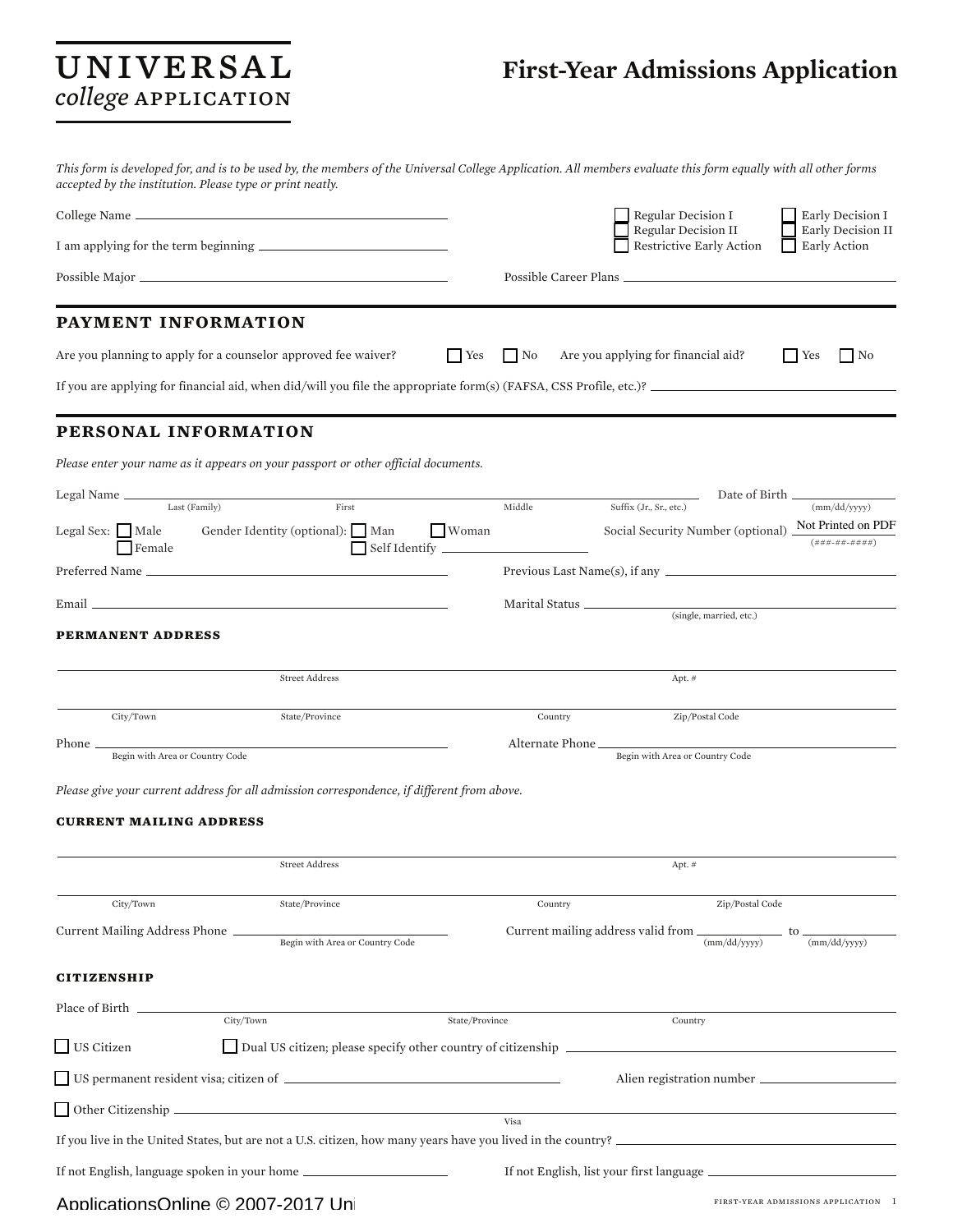| <b>ETHNICITY</b>                                                           |                                                                                                              |                                                    |                                 |           |
|----------------------------------------------------------------------------|--------------------------------------------------------------------------------------------------------------|----------------------------------------------------|---------------------------------|-----------|
|                                                                            | Race/Ethnicity information is optional. Information you provide will not be used in a discriminatory manner. |                                                    |                                 |           |
| Are you Hispanic or Latino? The Yes                                        | $\overline{\phantom{a}}$ No                                                                                  |                                                    |                                 |           |
|                                                                            | How would you describe your racial background? (select one or more of the following categories):             |                                                    |                                 |           |
| $\Box$<br>Black or African American<br>$\Box$<br>Tribal affiliation (2002) |                                                                                                              | Native Hawaiian or Other Pacific Islander<br>White |                                 |           |
| <b>FAMILY INFORMATION</b>                                                  |                                                                                                              |                                                    |                                 |           |
| PARENT/GUARDIAN #1<br>Parent Guardian                                      | Title<br>Last (Family)                                                                                       | First                                              | Middle                          | Suffix    |
| Male Female                                                                |                                                                                                              | Living?<br>  Yes                                   | No (Date Deceased               |           |
| If different from yours                                                    |                                                                                                              |                                                    |                                 | (mm/yyyy) |
|                                                                            | <b>Street Address</b>                                                                                        |                                                    | Apt. #                          |           |
| City/Town                                                                  | State/Province                                                                                               | Country                                            | Zip / Postal Code               |           |
| Phone _<br>Begin with Area or Country Code                                 |                                                                                                              | Email <u>Email</u>                                 |                                 |           |
|                                                                            |                                                                                                              |                                                    |                                 |           |
| Employer                                                                   |                                                                                                              |                                                    |                                 |           |
|                                                                            |                                                                                                              |                                                    |                                 |           |
|                                                                            |                                                                                                              | Highest Degree Earned                              |                                 |           |
| PARENT/GUARDIAN #2<br>Parent Guardian                                      |                                                                                                              |                                                    |                                 |           |
|                                                                            | Title<br>Last (Family)                                                                                       | First                                              | Middle                          | Suffix    |
| Male   Female                                                              |                                                                                                              | Living?<br><b>Sample Street</b>                    | $\Box$ No (Date Deceased $\Box$ | (mm/yyyy) |
| If different from yours<br>Address _                                       |                                                                                                              |                                                    |                                 |           |
|                                                                            | <b>Street Address</b>                                                                                        |                                                    | Apt. #                          |           |
| City/Town                                                                  | State/Province                                                                                               | Country                                            | Zip / Postal Code               |           |
| Phone _<br>Begin with Area or Country Code                                 |                                                                                                              | Email _                                            |                                 |           |
|                                                                            |                                                                                                              | Position.                                          |                                 |           |
|                                                                            |                                                                                                              |                                                    |                                 |           |
|                                                                            |                                                                                                              |                                                    |                                 |           |
|                                                                            |                                                                                                              | Highest Degree Earned                              |                                 |           |

| Your parents are<br>(married, divorced, etc.)                                                                   |           |                   | If divorced, list date | (mm/yyyy)                     |       |  |  |
|-----------------------------------------------------------------------------------------------------------------|-----------|-------------------|------------------------|-------------------------------|-------|--|--|
| With whom do you reside?                                                                                        | Both      | Parent/Guardian#1 | Parent/Guardian#2      | $\Box$ Other (Explain) $\Box$ |       |  |  |
| List names, legal sex, and ages of your siblings, college (if any), degree(s), and dates of attendance.<br>Name | Legal Sex | Age               | Institution            | Degree(s)                     | Dates |  |  |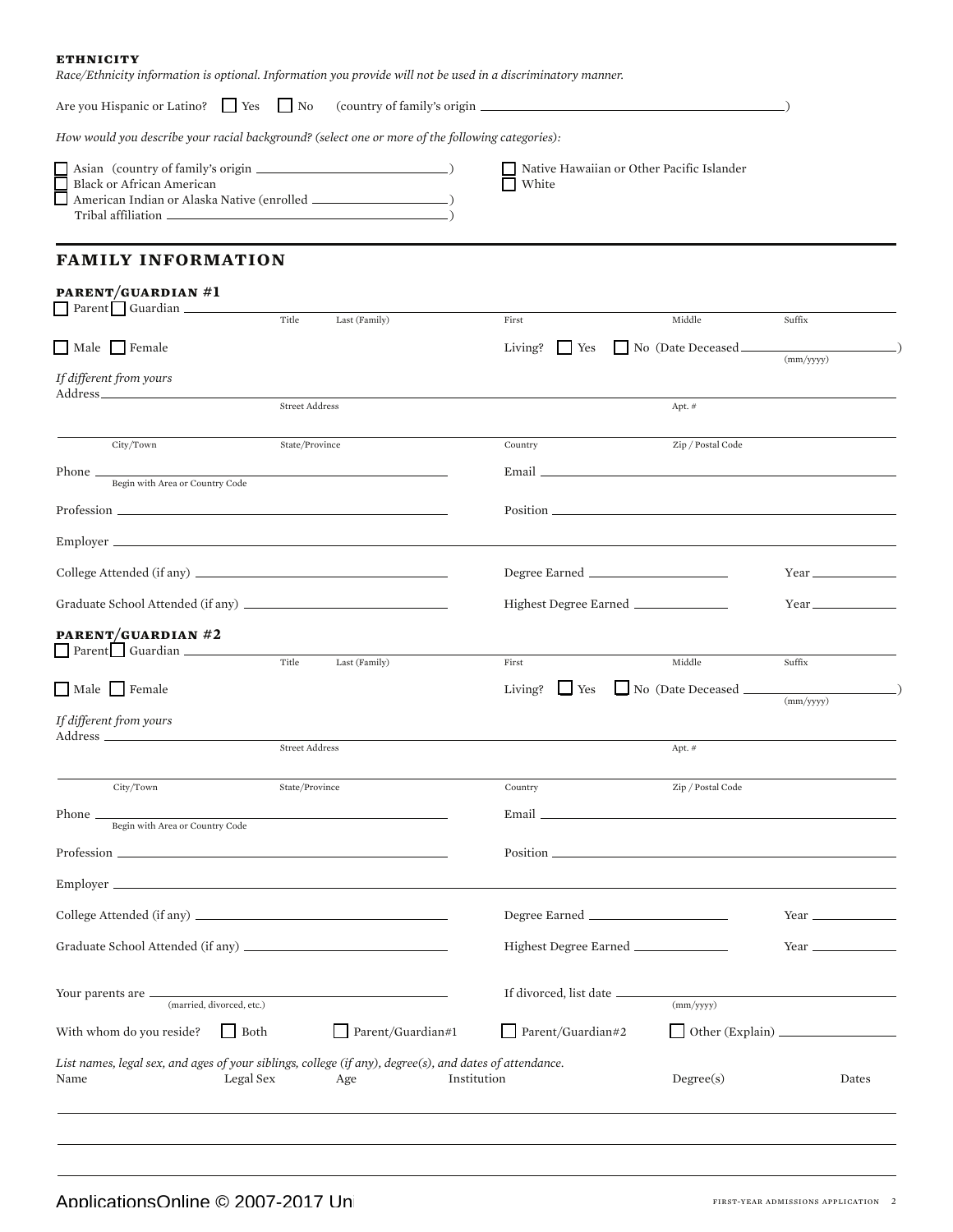#### **academic information**

| School _                                                                                                                                                                                                              |                   |                                |                                                             |                                 |                                                   |
|-----------------------------------------------------------------------------------------------------------------------------------------------------------------------------------------------------------------------|-------------------|--------------------------------|-------------------------------------------------------------|---------------------------------|---------------------------------------------------|
| Type of school:<br><b>Public</b>                                                                                                                                                                                      |                   | Private Correspondence Charter | Parochial                                                   | Home School                     | Other/Education Provider                          |
|                                                                                                                                                                                                                       | Number and Street |                                |                                                             |                                 |                                                   |
|                                                                                                                                                                                                                       |                   |                                |                                                             |                                 |                                                   |
| City/Town                                                                                                                                                                                                             | State/Province    |                                | Country                                                     | Zip/Postal Code                 |                                                   |
| $\frac{1}{(mm/yyy)}$                                                                                                                                                                                                  |                   |                                | Date of Graduation                                          | $\frac{1}{2}$ (mm/yyyy)         |                                                   |
|                                                                                                                                                                                                                       |                   |                                | Phone $\overline{\phantom{a}}$                              |                                 |                                                   |
|                                                                                                                                                                                                                       |                   |                                |                                                             | Begin with Area or Country Code |                                                   |
|                                                                                                                                                                                                                       |                   |                                |                                                             | Begin with Area or Country Code |                                                   |
|                                                                                                                                                                                                                       |                   |                                |                                                             |                                 |                                                   |
| Are you currently enrolled in school?                                                                                                                                                                                 | <b>T</b> Yes      | $\blacksquare$ No              | Will/did you graduate from High School early?               | $Y$ es                          | $\Box$ No                                         |
| Did you recieve a GED?                                                                                                                                                                                                | $\Box$ No<br>Yes  |                                | If so, list date: $\frac{\text{(mm/yyy)}}{\text{(mm/yyy)}}$ |                                 | (Please send official scores from testing agency) |
| If your education has been interrupted, please detail your activities since last enrolled. Please attach your response to the end of the application.                                                                 |                   |                                |                                                             |                                 |                                                   |
| <b>CURRENT YEAR'S COURSES</b><br>Please list name, level (Honors, AP, IB, etc.) and credit value of your current year's courses.<br>Semester #1/Trimester #1                                                          |                   | Semester #2/Trimester #2       |                                                             | Trimester #3                    |                                                   |
|                                                                                                                                                                                                                       |                   |                                |                                                             |                                 |                                                   |
|                                                                                                                                                                                                                       |                   |                                |                                                             |                                 |                                                   |
| List all other high schools, colleges/universities (including summers), and academic programs you attended, beginning with ninth grade.<br>You must submit transcripts from each school.<br><b>OTHER HIGH SCHOOLS</b> |                   |                                |                                                             |                                 |                                                   |
| School Name                                                                                                                                                                                                           |                   | CEEB Code                      | Dates Attended                                              |                                 | Location                                          |
|                                                                                                                                                                                                                       |                   |                                |                                                             |                                 |                                                   |

| COLLEGES/UNIVERSITIES<br>School Name | CEEB Code | Dates Attended<br>٠ | Location |
|--------------------------------------|-----------|---------------------|----------|
|                                      |           | ٠                   |          |

-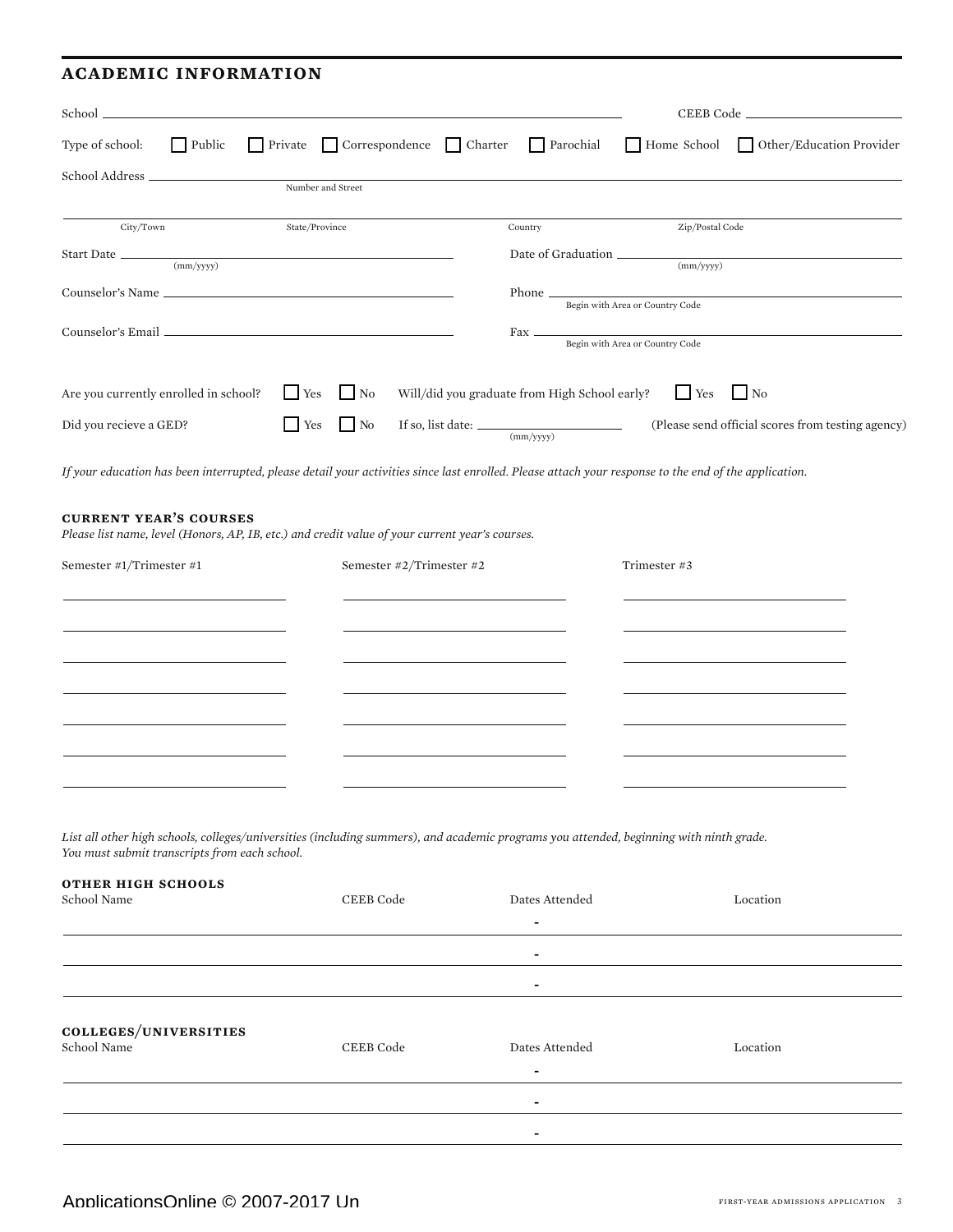### **ap/ib test scores**

*Please list any Advanced Placement or International Baccalaureate exams taken along with the test date and score.*

| Test Date | Subject | Score | Test Date | Subject | Score |
|-----------|---------|-------|-----------|---------|-------|
| Test Date | Subject | Score | Test Date | Subject | Score |
| Test Date | Subject | Score | Test Date | Subject | Score |
| Test Date | Subject | Score | Test Date | Subject | Score |
| Test Date | Subject | Score | Test Date | Subject | Score |

#### **standardized test information**

*List your test scores below. You must have the testing agency send official scores to each institution to which you are applying.*

| <b>SAT Reasoning</b>                             |           |                             |      |         |           |                             |      |           |                                        |
|--------------------------------------------------|-----------|-----------------------------|------|---------|-----------|-----------------------------|------|-----------|----------------------------------------|
|                                                  | Test Date | /Verbal<br>Critical Reading | Math | Writing | Test Date | Verbal/<br>Critical Reading | Math | Writing   |                                        |
|                                                  | Test Date | /Verbal<br>Critical Reading | Math | Writing |           |                             |      |           |                                        |
| <b>SAT Subject</b>                               | Test Date | Subject                     |      | Score   | Test Date | Subject                     |      | Score     |                                        |
|                                                  |           |                             |      |         |           |                             |      |           |                                        |
|                                                  | Test Date | Subject                     |      | Score   | Test Date | Subject                     |      | Score     |                                        |
|                                                  | Test Date | Subject                     |      | Score   | Test Date | Subject                     |      | Score     |                                        |
| <b>ACT</b>                                       | Test Date | English                     |      | Math    | Reading   | Science                     |      | Composite | Combination I<br>Writing Subier        |
|                                                  |           |                             |      |         |           |                             |      |           |                                        |
|                                                  | Test Date | English                     |      | Math    | Reading   | Science                     |      | Composite | Combination I<br>Writing Subied        |
|                                                  | Test Date | English                     |      | Math    | Reading   | Science                     |      | Composite | Combination I<br><b>Writing Subier</b> |
| Test of English as a                             |           |                             |      |         |           |                             |      |           |                                        |
| <b>Foreign Language</b><br>(TOEFL or other exam) | Test Date | Subject                     |      | Score   | Test Date | Subject                     |      | Score     |                                        |
|                                                  |           |                             |      |         |           |                             |      |           |                                        |

#### **academic distinctions**

*Please list any academic or educational awards and honors you received in high school (e.g. National Merit, National Honor Society). Please attach your response to the end of the application.*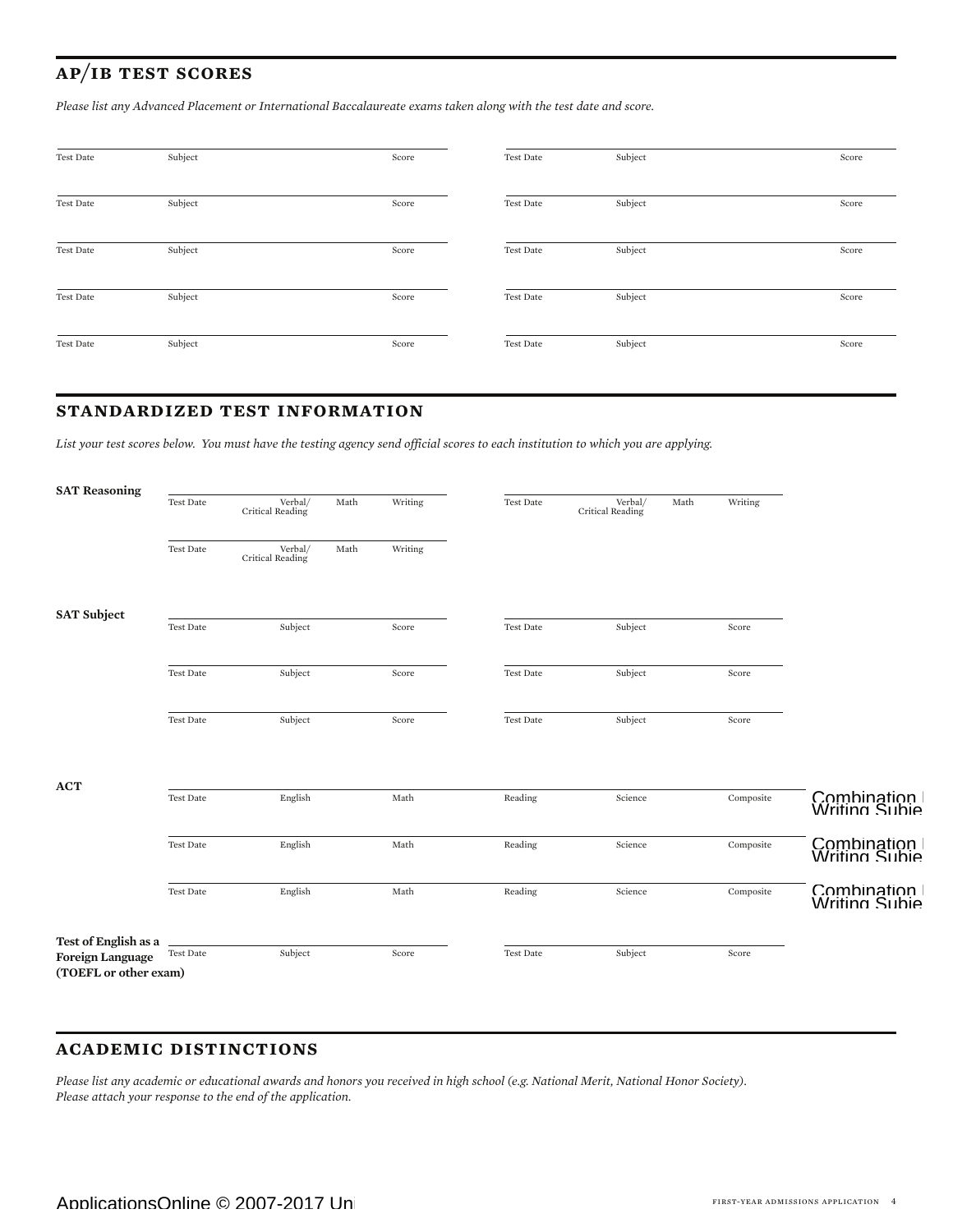#### **extracurricular and volunteer information (including summer)**

*Please list any significant extracurricular or community activities and hobbies in which you have participated. Include specific accomplishments such as musical accolades, athletic distinctions, etc. (Please note: "PG" means Post Graduate)* 

| Activity | Grade Level | Specific Accomplishments | Week | Hours/ Weeks/<br>Year | Will you participate<br>in college? |
|----------|-------------|--------------------------|------|-----------------------|-------------------------------------|
|          |             |                          |      |                       | $\Box$ Yes $\Box$ No $\Box$ Unsure  |
|          |             |                          |      |                       | $Yes$ No Unsure                     |
|          |             |                          |      |                       | Yes No Unsure                       |
|          |             |                          |      |                       | $\Box$ Yes $\Box$ No $\Box$ Unsure  |
|          |             |                          |      |                       | $\Box$ Yes $\Box$ No $\Box$ Unsure  |
|          |             |                          |      |                       | Yes No Unsure                       |
|          |             | $\Box$                   |      |                       | $\Box$ Yes $\Box$ No $\Box$ Unsure  |

#### **employment information**

*List any work experience (including summer jobs) during the past three years.*

| Employer | Job Description | Dates of Employment | Hours per week |
|----------|-----------------|---------------------|----------------|
|          |                 |                     |                |
|          |                 |                     |                |
|          |                 |                     |                |
|          |                 |                     |                |
|          |                 |                     |                |
|          |                 |                     |                |

#### **activity description**

*Tell us more about one of your extracurricular, volunteer, or employment activities (100 150 words). If you need more space, please attach your response to the end of the application.*